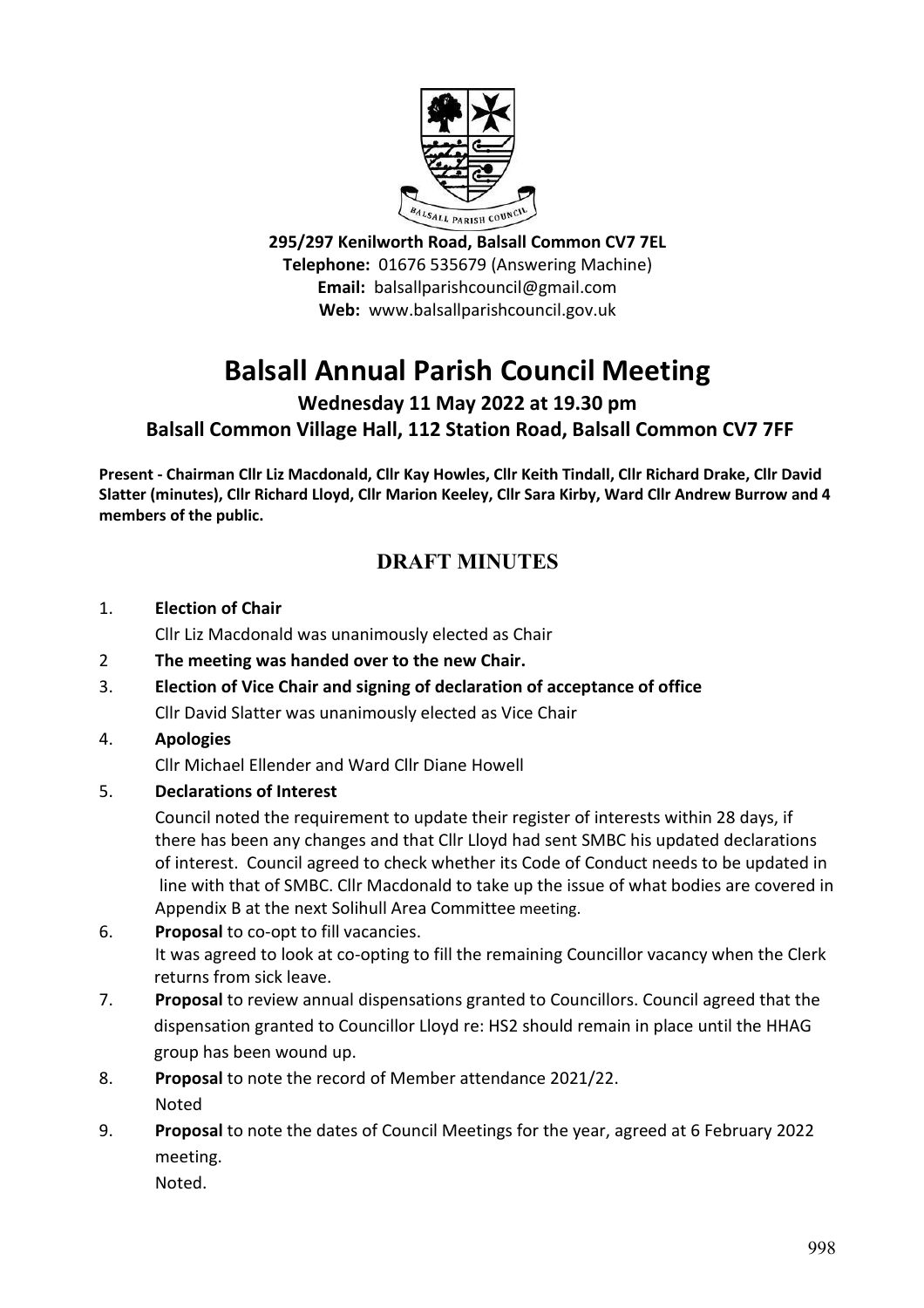- 10. **Proposal** to review delegation arrangements to the Staffing Committee and the Clerk/RFO (SCHEME OF DELEGATION). This item was moved to be included under item 18
- 11. **Proposal** to appoint members to the Staffing Committee. The Staffing Committee members will continue to be Cllr Richard Drake, Cllr Liz Macdonald, Cllr Kay Howles and Cllr David Slatter
- 12. **Proposal** to appoint representation on external bodies and make arrangements for reporting back - Tree Wardens, Solihull Area Committee, Knowle United Charities, Birmingham Airport Consultative Committee. Council agreed that the list should be split between representatives and nominees to distinguish where they are representing the council or not. Representatives: Solihull Area Committee (SAC) - Cllr Macdonald and Cllr Slatter; Birmingham Airport Consultative Committee (BACC) - Cllr Tindall Nominees: Tree Wardens - Cllr Lloyd, Knowle United Charities - Cllr Lloyd
- 13. **Proposal** to review and adopt STANDING ORDERS and FINANCIAL REGULATIONS. This item was moved to item 18 as these should also be reviewed.
- 14. **Proposal** to review and approve the List of Assets. Council agreed a Working group led by Cllr Macdonald to review and to visit Oakley and Willow Parks respectively and Temple Balsall Cemetery on 17th May 2022.
- 15. **Proposal** to review and approve the Risk Assessment document. Working Group to review.
- 16. **Accounts and Governance Proposal** Council authorised the Payment of Annual Accounts and any other accounting issues:

(16.1) **Approved** the proposed new 3 year insurance policy (email 6May 2022) at an annual rate of £2066.18p.

(16.2) **Approved** the payment of recurring expenditure and subscriptions in accordance with the budget:

Hiscox - insurance SMBC – Christmas lights maintenance, storage and installation Village Hall – room hire Internal audit - Bill Robinson External audit – PKF Littlejohn Edge It Systems – finance system HMRC – NI and tax RoSPA - annual play equipment inspections Arden Storage – cemetery and office records OverNight Site Ltd- website hosting and domain name registration Fairways Ltd – Christmas trees Family Care Trust – wooden planter maintenance Information Commissioners Office – registration fee Institute of Cemeteries and Crematoria Management (ICCM)– subscription Warwickshire and West Midlands Association of Local Councils (WALC) and National Association of Local Councils (NALC) – subscription and membership Society of Local Council Clerks (SLCC) – subscription.

(16.3) **Approved** Direct Debits and Standing Orders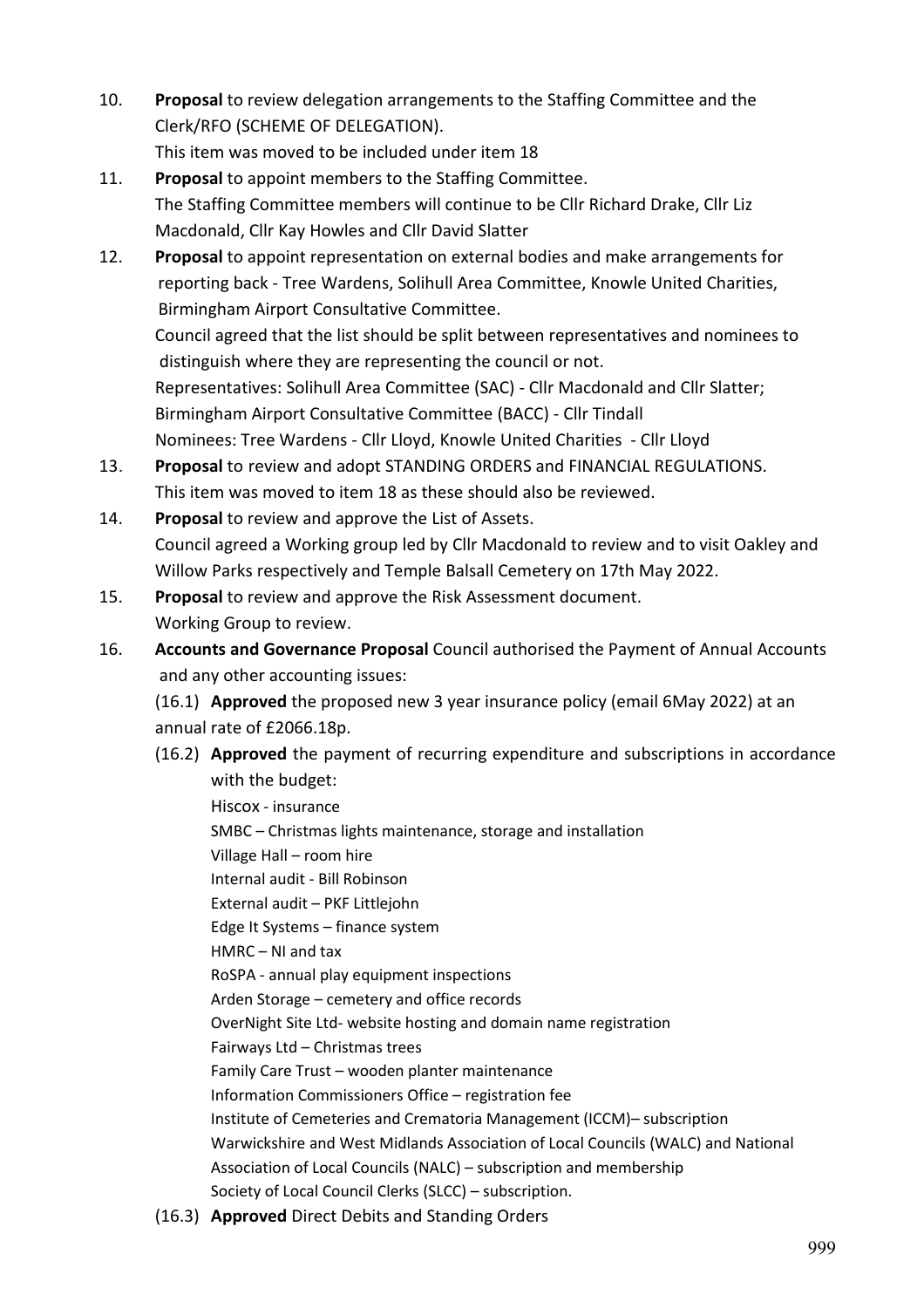Direct Debit Vodafone - phone and internet WaterPlus - cemetery water supply SMBC - cemetery business rates Smart Pension - employee pension ICO – annual registration

Standing order Conquira (G Griffiths)(office rent), Adobe Acrobat and the Clerk's salary.

(16.4) **Agreed** Contracts in place as listed:

Fairways – cemetery and parks grounds maintenance and litter and waste disposal Pied Piper Pest and Wildlife Management – cemetery mole control Diane Malley – payroll AMS Landscapes – weekly playground inspections and equipment maintenance. JPE Temporary Clerk

(16.5) **Agreed** that the Council meets the criteria to qualify for operating under the General Power of Competence ie those relating to the electoral mandate and the relevant training of the Clerk at the time of election in 2019.

 Agreed to use Sec 137 (3) of the Local Government Act 1972 (the 1972 Act) which permits the Council to contribute to UK charities, public sector funds and public appeals when appropriate.

- 17. **Councillors Allowances Proposal** Council agreed that these are paid in the basis set out in the Council's ALLOWANCES, EXPENSES AND REIMBURSEMENT POLICY and that elected councillors are paid at the maximum Parish Basic Allowance and Chairman's allowance as set by SMBC.
- 18. **Proposal** to review all the Council's policies, procedures and practices during 2022. Council agreed that Cllr slatter would lead on the review of all the council's policies, Standing Orders, Financial Regulations, Code of Conduct, involving fellow councillors to assist with the work, during 2022.
- 19. **Public Forum**

No representations made at this point.

- 20. **Resolved** Council approved as a correct record the Minutes of the Parish Council meeting held on 13 April 2022
- 21. **Accounts:**

(36.1) **Council approved** the list of Payments for Approval and Payments Made using General Power of Competence for the month of May 2022 invoice as listed below.

| May 2022 Payments                               | Gross<br>£ |
|-------------------------------------------------|------------|
| HMRC P30 Quarter 4 to 5 April 2022              | £2,165.34  |
| BC Village Hall inv BCVH-2002-052 Jan-June 2022 | £135.00    |
| Pied Piper inv 3262 Mole control April          | £102.00    |
| Fairways Contract inv 22-05-034 May             | £1,400.00  |
| J Parry-Evans March invoice – Temporary Clerk   | £1250.00   |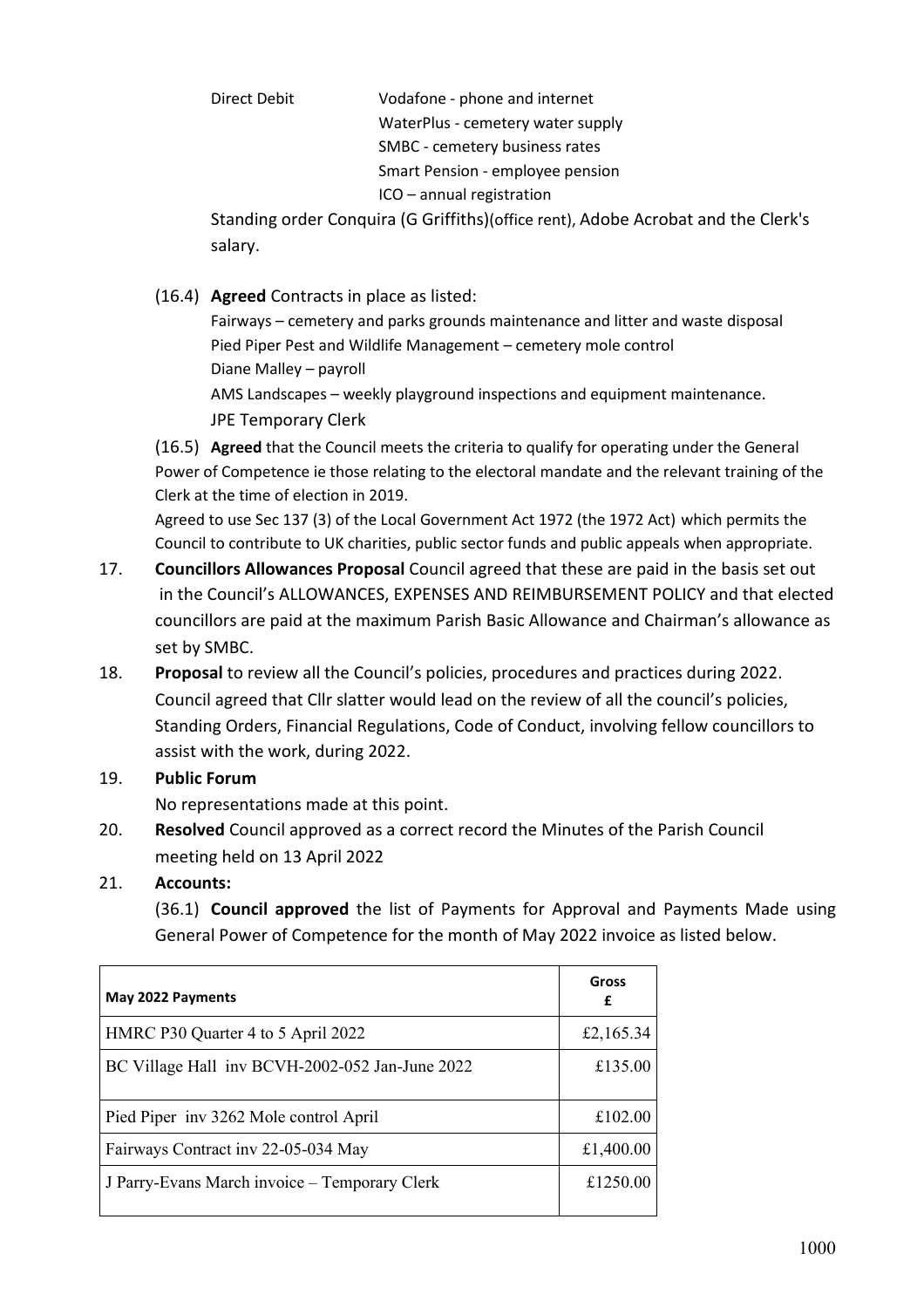| J Parry-Evans Cemetery Project Management  | £212.50 |
|--------------------------------------------|---------|
| <b>Direct debits and Standing Orders</b>   |         |
| Waterplus stw-INV06063620                  | £17.61  |
| Conquira SO May office rent                | £600.00 |
| Vodafone April charges                     | £22.00  |
| T Carpenter SO Salary May                  |         |
| Smart Pension Account Service Charge April | £18.00  |
| Smart Pension April contribution           | £251.44 |

### 22. **Events**

### **Resolution**

(22.1) **QPJ Bunting Budget** Council approved an increase in the budget to £2,200 following receipt of the quote of £1,506 exc. VAT from SMBC for the erection and removal of the bunting.

(22.2) **Christmas lights** Council approved the Christmas lights switch on date as 25 November 2022. Council authorised the Clerk to contact SMBC to make arrangements for the lights to be checked and make the booking arrangements and to contact other third parties with the date, in particular The Lions and Balsall Primary School choir and also invite the Lady Katherine Leveson Primary School Choir.

#### 23. **Assets**

**Resolution Council accepted** the inspection report for Oakley playground and approved the Clerk's emergency repairs and authorised the necessary upgrades using the grounds contractor day rates for the gates at Oakley.

- 24. **Willow Park** Council noted that the Warwickshire Conservation Volunteers will be clearing the vegetation at the top of the park on 18 May 2022.
- 25. **Highways** Council noted verbal update on outstanding Highways matters at the meeting.
- 26. **PRoW Resolution** Council deferred consideration of the request to Solihull Highway Authority to create a public right of way on foot through Willow Park to join footpath M150, on the route previously discussed, using powers under section 26 of the Highways Act 1980, until feedback from Friends of Willow Park has been received on whether this would improve public access and be likely to deter anti-social behaviour.

# 27. **Planning**

 **PL/2022/00826/MINFHO** 45 Alder Lane Cv7 7DZ single storey rear and side extension and new detached garage to front. Expiry date 16 May 2022

Comment - restriction to ensure the hedge is maintained alongside the garage **PL/2022/00371/MINFHO** Stable Building, Oldwich Lane East, Fen End Erection of stable block, detached barn, new greenhouse, and new 3 bedroom bungalow Expiry date 18 May 2022

To object on previous grounds inappropriate development in the green belt land, trees planted on site so inadequate grazing for horses and existing footpaths are not noted on the plans so should not have been verified

**PL/2022/00850/TPO** 93 Kemps Green Road Removal of dead wood and epicormic growth up to crown, remove branches within 2 m of house roof Expiry date 25 May 2022